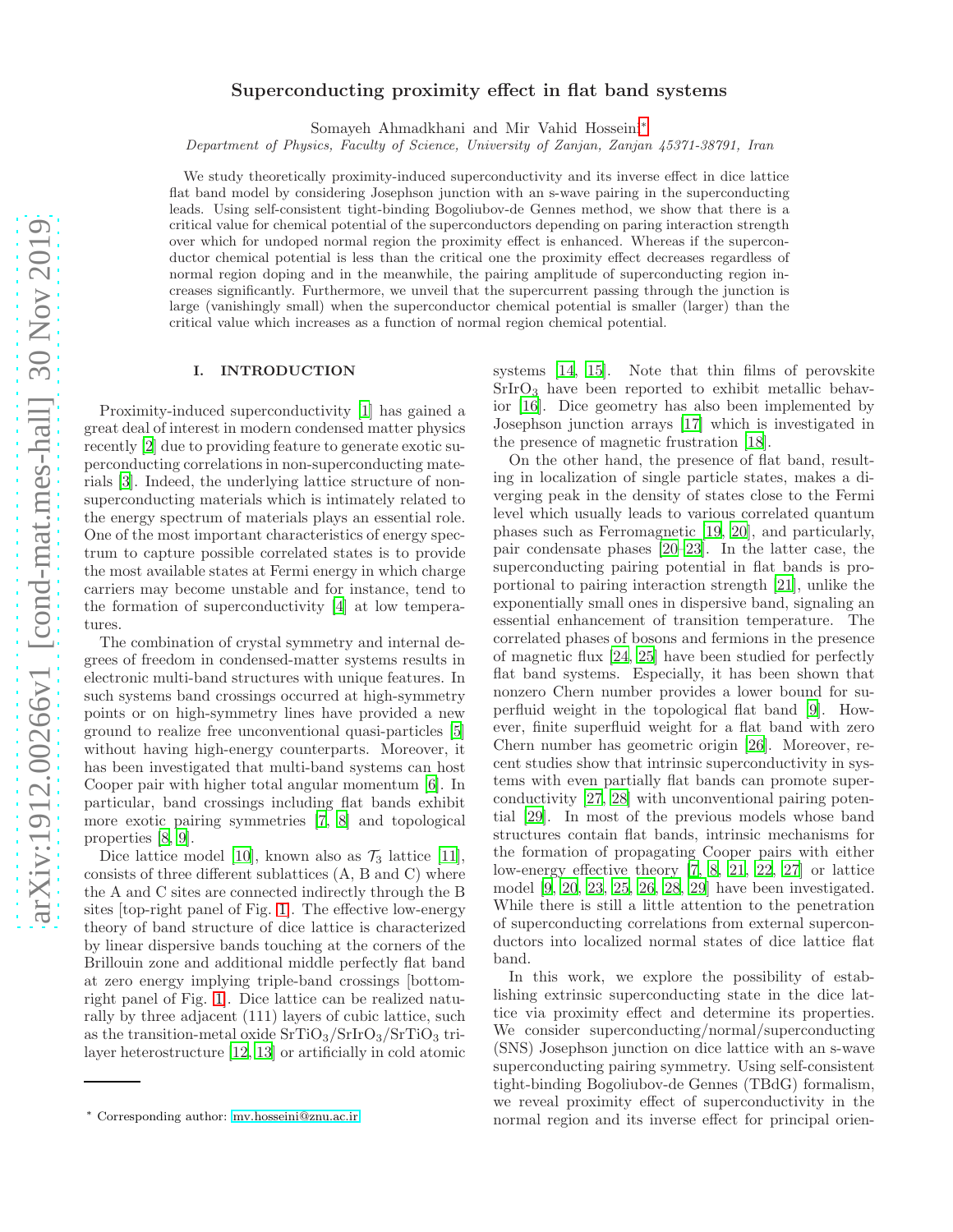

<span id="page-1-0"></span>FIG. 1. (Color online) Left panel: Geometrical schematic of SNS junction comprising of two s-wave superconducting electrodes deposited on top of a 2D dice lattice.  $L$  is the length of N region between two superconducting leads. Zigzag direction is along the y direction whereas the system is assumed to have finite length in the x direction. Upper right panel: dice lattice structure with A, B and C are sublattices and dashed lines denote the span of unit cells with indicated their indices. Lower right panel: low-energy portion of dice lattice band structure.

tations of dice lattice and uncover the role of flat band of the spectra. We find that there is a critical value for chemical potential of the S region above which for undoped N region considerable superconductivity can be induced to the N region, particularly, near the junction interface. Oppositely, below the critical value by decreasing the superconducting chemical potential and approaching zero, the pairing potential of the S regions increases while proximity-induced superconductivity in the N region decreases and becomes almost independent of the N region chemical potential. Also, supercurrent is calculated as functions of phase difference across the junction and doping levels of both S and N regions. We show, interestingly, that the supercurrent is significant (small) if the chemical potential in superconductors is smaller (larger) than the critical value, where the induced pairing magnitude is small (large), which increases with the increment of the N region chemical potential.

## II. MODEL AND THEORY

We consider a dice lattice in the xy plane, as shown in Fig. [1](#page-1-0) (left panel), which is in contact with two superconducting leads. The two superconductors are separated by a length L and, for concreteness, assumed to have s-wave pairing symmetry. The established superconductivity on regions under the leads causes that superconducting pairing correlations would penetrate into the N region of dice lattice via proximity effect. The total Hamiltonian of itinerant carriers in the dice lattice Josephson junction can be modeled within a standard nearest-neighbor tight-binding description as,

$$
\mathcal{H} = \mathcal{H}_{kin} + \mathcal{H}_{\Delta}
$$
\n
$$
\mathcal{H}_{kin} = -t \sum_{\langle i,j \rangle, \sigma} (c_{i1\sigma}^{\dagger} c_{i2\sigma} + c_{i3\sigma}^{\dagger} c_{i2\sigma}) + H.c
$$
\n
$$
- \sum_{\alpha=1}^{3} \sum_{i,\sigma} \mu(i) c_{i\alpha\sigma}^{\dagger} c_{i\alpha\sigma}, \qquad (1)
$$
\n
$$
\mathcal{H}_{\Delta} = - \sum_{\alpha=1}^{3} \sum_{i,\sigma} U(i) c_{i\alpha\uparrow}^{\dagger} c_{i\alpha\downarrow}^{\dagger} c_{i\alpha\downarrow} c_{i\alpha\uparrow} + H.c,
$$

where  $c_{i\alpha\sigma}^{\dagger}(c_{i\alpha\sigma})$  is electron creation (annihilation) operator of sublattice  $\alpha$  with spin  $\sigma = \uparrow, \downarrow$  at ith unit cell. t is the nearest-neighbor hoping energy of electrons and the parameter  $U(i)$  is the on-site attractive pairing interaction.  $\mu(i)$  is the chemical potential having different values in the S and N regions. Experimentally, for our proposed scheme, the chemical potential of each region can be controlled individually by applying back gate voltage located at the bottom of the regions.

Using mean-field approximation, one can decouple  $\mathcal{H}_{\Delta}$ and recast it in the form

$$
\mathcal{H}_{\Delta}^{MF} = -\sum_{\alpha=1}^{3} \sum_{i,\sigma} \Delta(i) c_{i\alpha\uparrow}^{\dagger} c_{i\alpha\downarrow}^{\dagger} + H.c,
$$
 (2)

where the mean field superconducting order parameter  $\Delta(i)$  is defined as

<span id="page-1-2"></span>
$$
\Delta(i) = -\frac{U(i)}{3} \sum_{\alpha=1}^{3} \langle c_{i\alpha\downarrow} c_{i\alpha\uparrow} \rangle.
$$
 (3)

Following the approach used for bipartite lattices, e.g., graphene, in Refs. [\[30,](#page-6-29) [31\]](#page-6-30), one can extend its method to three sublattices case. Thus, the total Hamiltonian can be diagonalized by using the TBdG formalism through the Bogoliubov-Valatin transformation [\[30,](#page-6-29) [32,](#page-6-31) [33\]](#page-6-32),

$$
\begin{pmatrix} c_{i1\sigma} \\ c_{i2\sigma} \\ c_{i3\sigma} \end{pmatrix} = \sum_{\nu=1}^{3n} \begin{pmatrix} u_i^{\nu} \\ y_i^{\nu} \\ x_i^{\nu} \end{pmatrix} \gamma_{\nu\sigma} - sign(\sigma) \begin{pmatrix} v_i^{\nu*} \\ z_i^{\nu*} \\ w_i^{\nu*} \end{pmatrix} \gamma_{\nu\bar{\sigma}}^{\dagger},
$$
\n(4)

where  $\{u_{\nu}, y_{\nu}, x_{\nu}\}\$  are electron and  $\{v_{\nu}, z_{\nu}, w_{\nu}\}\$  are hole states in TBdG formalism.  $\gamma^{\text{t}}_{\nu\uparrow}(\gamma_{\nu\downarrow})$  is quasi-particle creation (annihilation) operator in  $\nu$  state with spin direction  $\uparrow (\downarrow)$ . The eigenvalues and eigenvectors of system can be determined by solving the following TBdG equations,

<span id="page-1-3"></span><span id="page-1-1"></span>
$$
\sum_{i} \mathcal{H}^{MF}(i,j)\psi^{\nu}(i) = E^{\nu}\psi^{\nu}(j),\tag{5}
$$

with

$$
\mathcal{H}^{MF}(i,j) = \mathcal{H}_0(i,j)\sigma_z + \Delta(i)\sigma_+ + \Delta^{\dagger}(i)\sigma_-, \qquad (6)
$$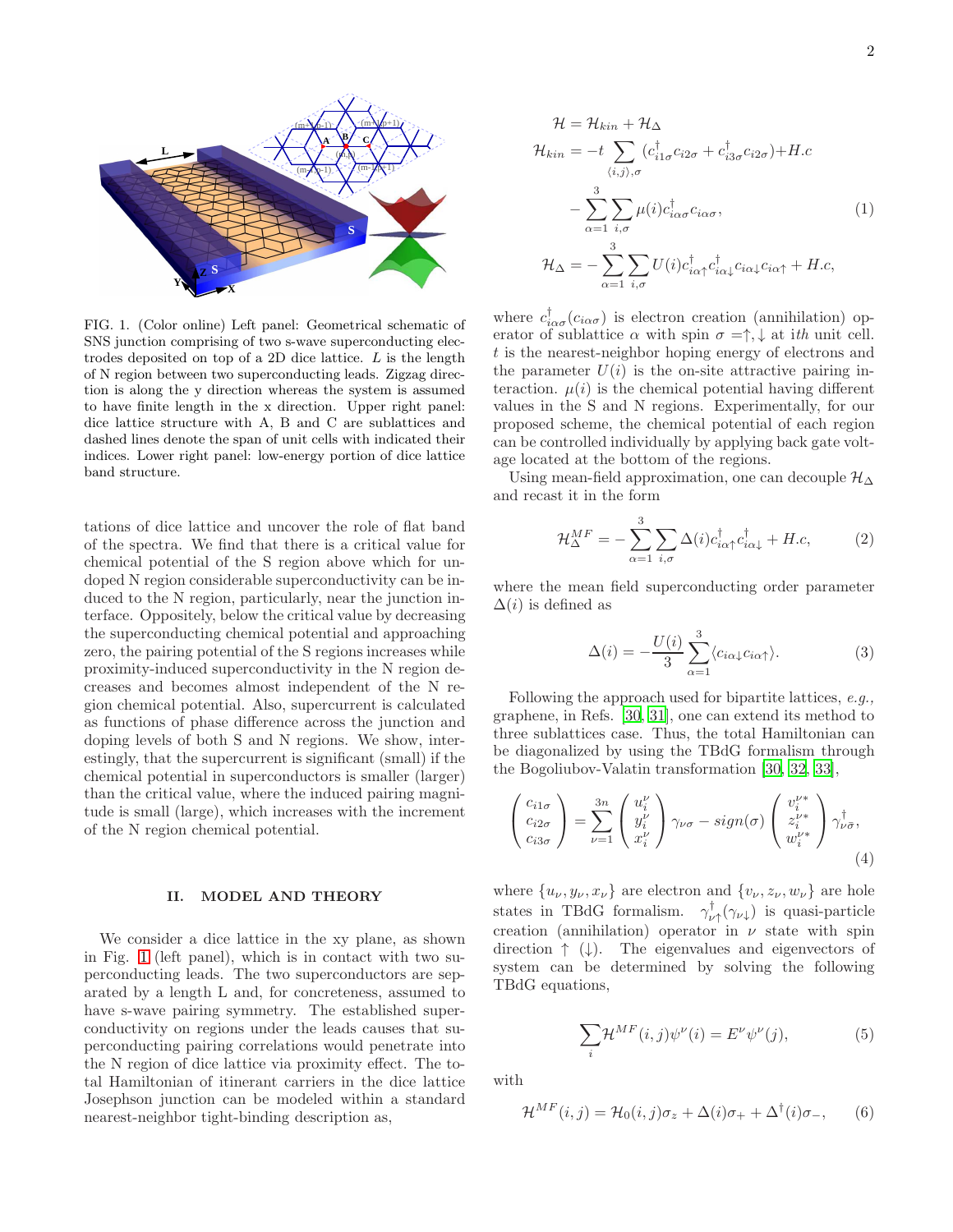where  $\psi^{\nu}(i) = [u_i^{\nu}, y_i^{\nu}, x_i^{\nu}, v_i^{\nu}, z_i^{\nu}, w_i^{\nu}]^T$  is eigenvector corresponding to eigenvalue  $E^{\nu}$ ,  $\sigma_{\pm} = (\sigma_x \pm i \sigma_y)/2$  and  $\sigma_{xyz}$ are Pauli's matrices.  $\mathcal{H}_0(i, j)$  and  $\Delta(i)$  are 3 × 3 matrices that are defined, respectively, as:

$$
\mathcal{H}_0(i,j) = \mu(i)S_0 - t \sum_{\xi = \pm} \delta_{i+\xi,j} S_\xi, \tag{7}
$$

$$
\Delta(i) = \Delta_U(i)S_0.
$$
\n(8)

Here  $S_0$  is  $3 \times 3$  identity matrix and  $S_{\pm} = (S_x \pm iS_y)/\sqrt{2}$ with  $S_{\nu}(\nu=x, y)$  being angular momentum matrices for spin 1 states which are given by

$$
S_x = \frac{1}{\sqrt{2}} \begin{pmatrix} 0 & 1 & 0 \\ 1 & 0 & 1 \\ 0 & 1 & 0 \end{pmatrix}, \quad S_y = \frac{i}{\sqrt{2}} \begin{pmatrix} 0 & -1 & 0 \\ 1 & 0 & -1 \\ 0 & 1 & 0 \end{pmatrix}.
$$

Inserting Eq. [\(4\)](#page-1-1) into Eq. [\(3\)](#page-1-2), one can arrive at the self-consistent order parameter as

<span id="page-2-0"></span>
$$
\Delta_U(i) = \frac{U(i)}{3} \sum_{\nu=1}^{3n} (u_i^{\nu} v_i^{\nu*} + y_i^{\nu} z_i^{\nu*} + x_i^{\nu} w_i^{\nu*}) \tanh(\frac{\beta E^{\nu}}{2}),
$$
\n(9)

where  $\beta = 1/k_BT$  with  $k_B$  is Boltzmann constant and T represents temperature. So by plugging the obtained eigenvalues and eigenvectors from Eq. [\(5\)](#page-1-3) into Eq. [\(9\)](#page-2-0), the superconducting order parameter can be determined by iteration. In order to study how superconductivity penetrates from the S region into the N region, it is convenient to define pairing amplitude (PA) [\[30\]](#page-6-29) as:

$$
F_U(i) = -\Delta_U(i)/U(i). \tag{10}
$$

Note that the leakage of Cooper pairs from superconductors into N region, displayed by  $F_U$ , plays a key role in investigating the reduced as well as induced superconductivity via extrinsic mechanisms.

In what follows, we will assume that the order parameters of superconducting leads have different phases. So the supercurrent passing through the N region can be controlled by the phase gradient over the junction via the self-consistent process. Using the Heisenberg equation of motion we can obtain an expression to study supercurrent given by

$$
I(i) = -e\langle \frac{dn_i}{dt} \rangle = -e\frac{i}{\hbar} \langle \left[ \mathcal{H}^{MF}, n_i \right] \rangle
$$
  
=  $2et(\langle c_{1(i-1)}^{\dagger} c_{2i} \rangle + \langle c_{2(i-1)}^{\dagger} c_{3i} \rangle - H.c),$  (11)

where  $n_i$  is the particle density at ith unit cell. Usinig the Bogoliubov-Valatin transformation Eq. [\(4\)](#page-1-1), the supercurrent [\(11\)](#page-2-1), which implicitly depends on phase difference between superconducting leads, can be expressed as

<span id="page-2-1"></span>
$$
I(i) = 4et \sum_{\nu} \{ (Im[x_i^{\nu*} y_{i-1}^{\nu} + u_{i-1}^{\nu} y_i^{\nu*}] F(E^{\nu}) + Im[w_i^{\nu} z_{i-1}^{\nu*} + v_{i-1}^{\nu*} z_i^{\nu}] F(-E^{\nu}) \},
$$
\n(12)

where  $F(E)$  is Fermi-Dirac distribution function. Furthermore, to gain insight into the behavior of energy levels we investigate local density of states (LDOS)

$$
LDOS_i(E) = \sum_{\nu} |\psi^{\nu}(i)| \delta(E - E^{\nu}), \tag{13}
$$

and density of states (DOS)

$$
DOS(E) = \sum_{i} LDOS_i(E),\tag{14}
$$

for all occupied states of the system.

In the following, without loss of generality, the geometry of zigzag dice nanoribbon is adopted by imposing open boundary conditions along the x-axis such that the SNS junction is oriented along the finite length of lattice with  $n$  unit cells (see left panel of Fig. [1\)](#page-1-0). We also apply Fourier transformation and periodic boundary conditions along the junction interface, which is taken to be in the y-direction. Note that though the following results are presented for the zigzag interface but for the other direction we performed the calculation and qualitatively the same results were obtained.

### III. RESULTS AND DISCUSSION

Calculating superconducting order parameter selfconsistently, one can obtain PA throughout the junction to find that how the existence of zero energy flat band of dice lattice affects on penetrating Cooper pairs from S to N regions. Throughout the paper U is set to be 1.36 (zero) in the S (N) region of junction, otherwise specified. Also, the temperature is chosen to be  $T=10$  K. Moreover, the lattice constant is unity and  $t$  is taken as energy unit. As shown in Fig.  $2(a)$  $2(a)$ , the normalized PA (NPA) is plotted in terms of unit cell index for different values of doping level in the N region with superconducting doping  $\mu_S = 1.2$ . At zero doping level  $\mu_N = 0$ , interestingly, there is an abrupt change of PA about the interface exhibiting a large peak (dip) on the N (S) side (see inset of Fig.  $2(a)$  $2(a)$ ) with the smallest value in the middle of N region. This is can be attributed to the existence of an infinitely large DOS at zero energy level of N region causing a huge leak of Cooper pairs from the S side into the N side of the junction. As a result, giant proximity-induced superconductivity [\[34](#page-7-0)] takes place near the interface, contrary to the flat-less band structure counterparts such as graphene Josephson junction [\[35\]](#page-7-1). Furthermore, by increasing the  $\mu_N$ , the PA declines arising from the decrease in DOS for the N region. This is due to transition of Fermi level from the flat band to the conic band. With a further increase in  $\mu<sub>N</sub>$  once again the values of PA increase with almost uniform magnitude throughout the N region owing to approaching van Hove singularity level of the N region. Consequently, the possibility of Copper pairings in the vicinity of the interface at zero doping  $\mu_N = 0$  is more than other levels.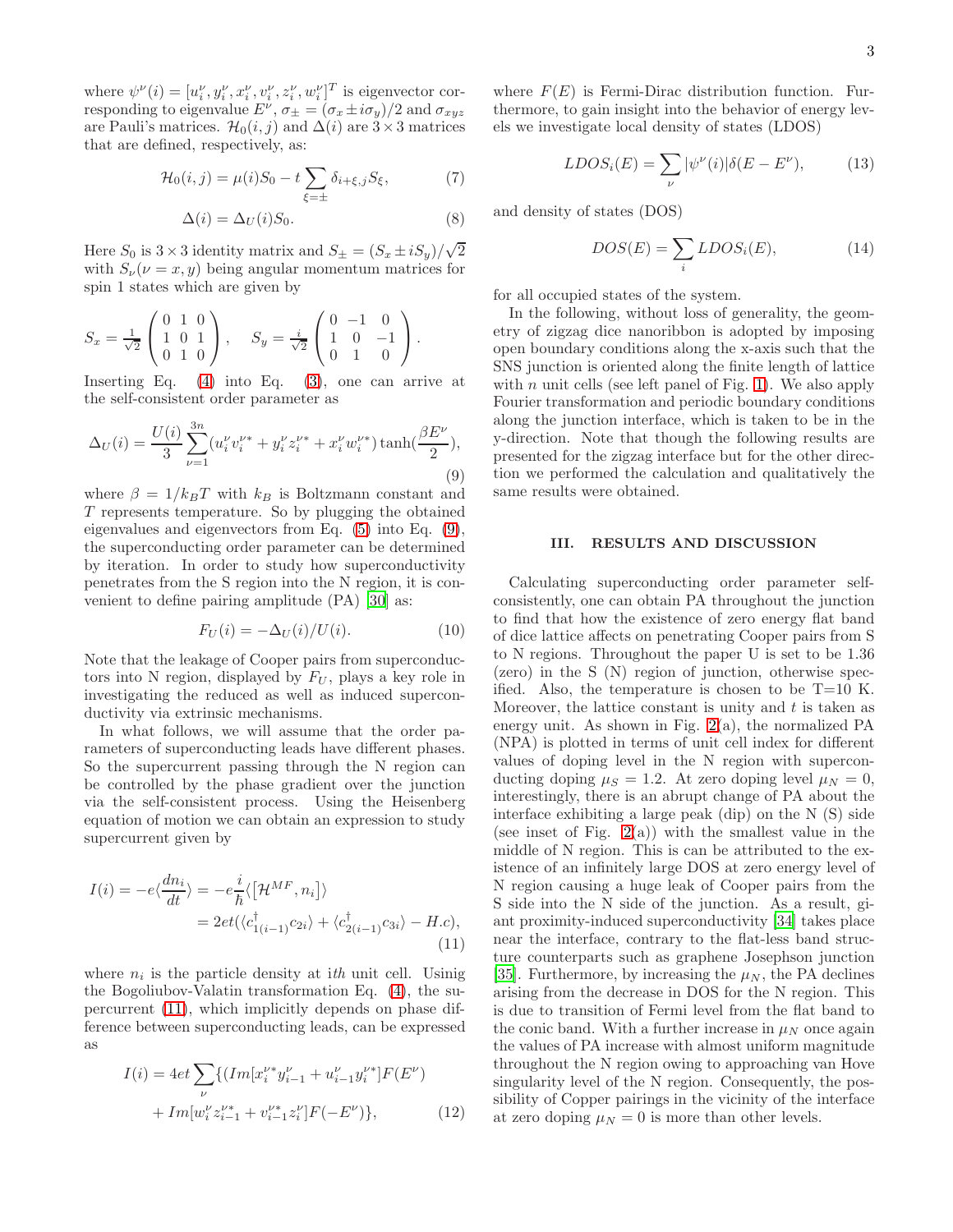

<span id="page-3-0"></span>FIG. 2. (Color online) (a) NPA vs. lattice unit cells for different doping levels of N region with  $\mu_S = 1.2, L = 50$  and 50 unit cells for S regions. (b) NPA in term of doping levels of the S regions for different unit cells near the SN interface on the S side i=48, 49, 50 and on the N side i=51, 52, 53 with  $\mu_N = 0.9.$ 

The position of the Fermi level seems to be significant in both regions. So, the dependence of PA on  $\mu<sub>S</sub>$  for some unit cells around the SN interface including both S ( $i \leq$ 50) and N ( $51 \le i \le 100$ ) regions with doped N region is shown in Fig. [2](#page-3-0) (b). Importantly, one finds that there is a critical value  $\mu_S^* = 0.35t$  for the chemical potential of S region, indicated by vertical dashed line, below which the PA decreases from relatively high values on the S side, similar to the superconducting surface state in rhombo-hedral graphite [\[27](#page-6-25)], and takes almost small constant values on the N side. While over the critical value the PA slightly increases and then saturates in the S region and at the same time, in the N region, it increases slowly. Remarkably, the above-mentioned behavior for the S region is in contrast to bulk superconductivity of conventional materials where by decreasing  $\mu<sub>S</sub>$  the pairing potential decreases and eventually vanishes at  $\mu_S = 0$ , except for high enough values of U [\[36](#page-7-2)]. As a result, although the order parameter has the highest value for the lowest value of  $\mu_S$  establishing strong superconductivity Cooper-pair leaking distance, i.e., direct and inverse proximity effect,



<span id="page-3-1"></span>FIG. 3. (Color online) NPA along the junction as function of  $\mu_S$  in three different doping levels of N region as; first row: nodoping ( $\mu_N = 0$ ), second row: moderated doping ( $\mu_N = 0.6$ ) and third row: high doping ( $\mu_N = 1.2$ ) for short L=10 (left column) and long L=50 (right column) junctions.

becomes small (see also Fig. [3\)](#page-3-1). This feature is very different from that of an ordinary SN interface [\[37\]](#page-7-3) and will be further discussed below.

To get a full view of the behavior, the density plots of NPA as functions of lattice sites and doping levels of the S regions are represented in Fig. [3](#page-3-1) for different values of  $\mu$ <sub>N</sub> and for short [Fig. [3](#page-3-1) (a)-(c)] and long [Fig. 3 (d)-(f)] junctions. One observes that for S chemical potential smaller than the critical one the proximity effect and its inverse effect are not only small but also unaffected by changing the  $\mu_N$ . Besides of critical value of  $\mu_S$ , which is already discussed above, there are some visible oscillations in the S region above the  $\mu_S^*$  depending on the junction length L and  $\mu_N$ . For  $\mu_N = 0$  the short [Fig. [3](#page-3-1) (a)] and long [Fig. [3](#page-3-1) (d)] junctions exhibit the oscillations. But for  $\mu_N = 0.6$  the oscillations in the long junction [Fig. [3](#page-3-1) (e)] are rather spoiled out compered to the short junction [Fig. [3](#page-3-1) (b)]. The oscillations become further damped for both short and long junctions in  $\mu = 1.2$ [Fig. [3](#page-3-1) (c) and Fig. [3](#page-3-1) (f)]. This behavior can arise as a consequence of the combination of finite size effects and the Fermi level difference between both regions.

In order to trace back the origin of critical chemical po-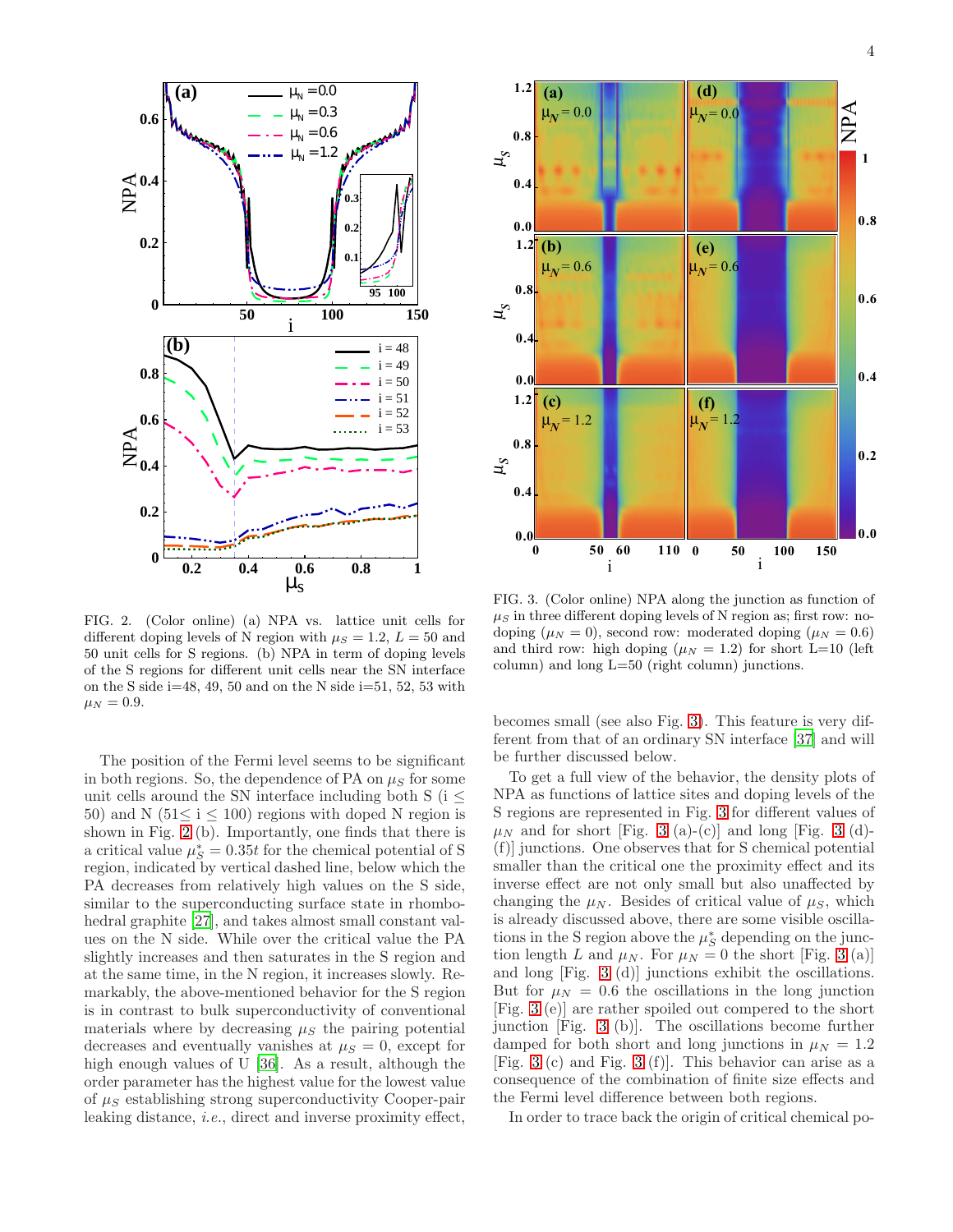

<span id="page-4-0"></span>FIG. 4. (Color online) (a) DOS as a function of S region potential. Below  $\mu_S^*$ , indicated by horizontal dashed line, the superconducting gap splits the flat band developing singular DOSs at both edges of the gap. (b) Dependence of critical chemical potential  $\mu_S^*$  on the pairing interaction amplitude.

tential  $\mu_S^*$ , we studied LDOS of the S regions giving rise almost uniform states throughout the S region. Thus, the DOS of S region which can demonstrate available states as functions of  $E$  and  $\mu_S$  is represented in Fig. [4](#page-4-0) (a). One finds that as the S chemical potential is located near or at the flat band, the superconducting gap in the Fermi level can split the flat band into two flat bands making an extremely sharp coherent peak at the superconducting gap edges. Moreover, if the magnitude of doping levels is larger than  $|\mu_S^*|$ , the flat band is far away from the superconducting gap quenching its contribution to superconductivity. Instead, in such situation, only the dispersive bands with finite Fermi surface would participate in Cooper pairings leading to a weak pairing potential.

Inspection above requires that the remaining parameter, namely pairing interaction U may be responsible for the values of the critical chemical potential  $\mu_S^*$ . Due to dependence of gap width on the pairing interaction U the range of energies, specifying  $\mu_S^*$ , for which the flat band lies inside the gap is associated with U. We calculated the dependence of  $\mu_S^*$  on pairing interaction U as shown in Fig. [4](#page-4-0) (b).  $\mu_S^*$  increases from zero quadratically with



<span id="page-4-1"></span>FIG. 5. (Color online) Supercurrent as functions of phase difference and the S region chemical potential for (a)  $\mu_N = 0$ and (b)  $\mu_N = 0.9$  with  $L = 50$ .

the paring interaction U so that strong superconductivity can be revealed by even a small U.

Correspondingly, one may expect that the Josephson current manifests spectacular behaviors due to the existence of flat band in the band structure of S and N regions. For studying the flat band effects on the supercurrent, we put the phase  $\phi$  (zero) to the outermost of left (right) superconducting lead and calculate phase difference  $\Delta\phi$  across the N region self-consistently as well as supercurrent. In Fig. [5,](#page-4-1) the supercurrent as functions of phase difference  $\Delta \phi$  and doping levels in the S region is plotted with  $\mu_N = 0$  [panel (a)] and  $\mu_N = 0.9$  [panel (b)]. In both panels, the supercurrent has a maximum value below the  $\mu_S^* = 0.35$  implying that in the range of  $\mu_S$ where the induce PA in the N region is small the pairing induced supercurrent is large and vice versa. This result can be understood as a consequence of establishing strong superconductivity below the  $\mu_S^*$  in the S regions providing much more bound states carrying the suppercurrent through the junction. In contrast, for  $\mu_N = 0.9$ the range of supercurrent has larger value [Fig. [5](#page-4-1) (b)] than that of  $\mu_N = 0$  case [Fig. [5](#page-4-1) (a)]. Therefore, the supercurrent as well as superconductivity can be controlled electrically by using a small gate voltage [\[38\]](#page-7-4).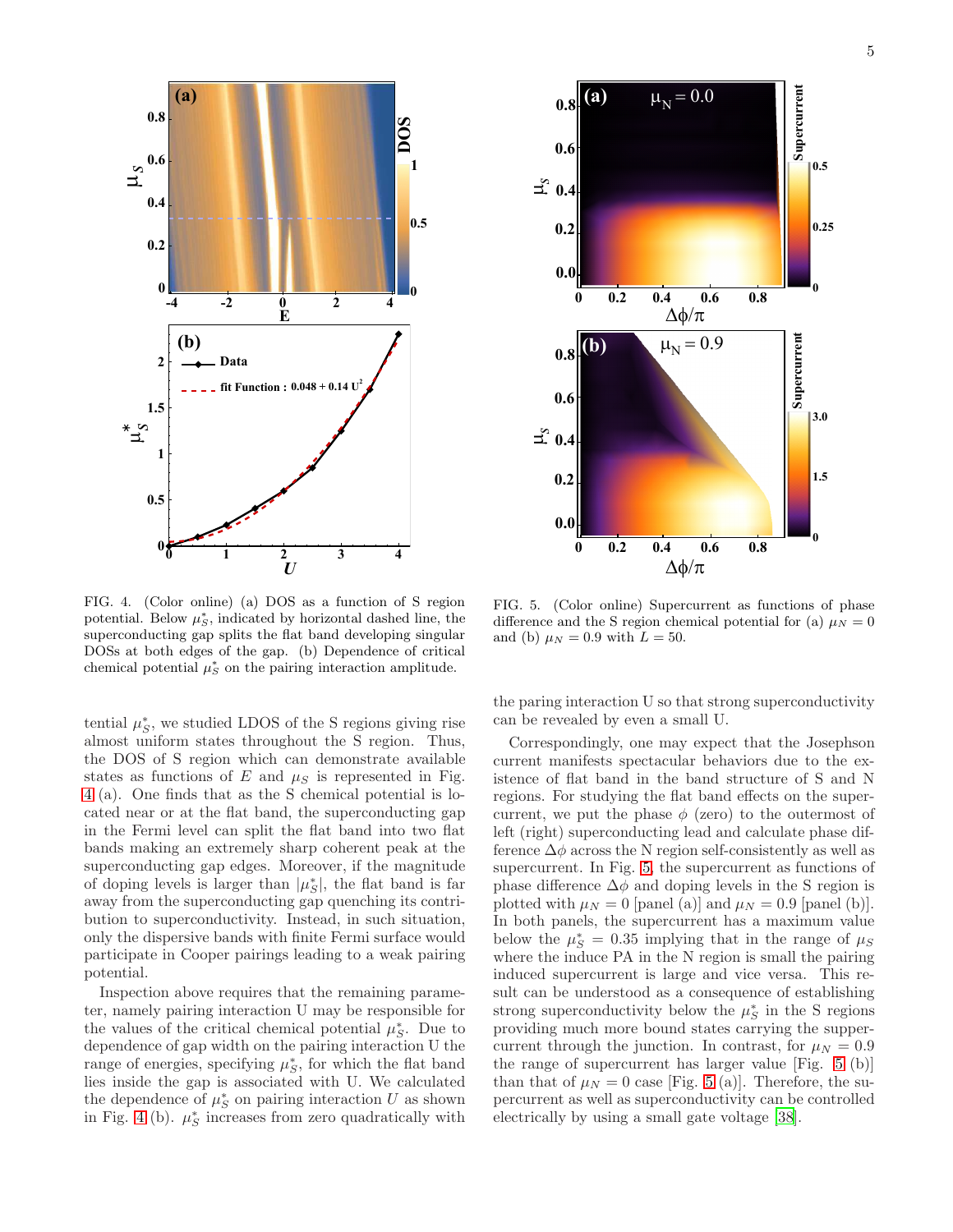

<span id="page-5-0"></span>FIG. 6. (Color online) Supercurrent as functions of phase difference and the N region chemical potential for (a)  $\mu_S = 0$ and (b)  $\mu_S = 0.9$  with  $L = 50$ .

On the other hand, the dependence of supercurrent on the phase difference  $\Delta \phi$  and on the chemical potential of the N region with  $\mu_S = 0$  and  $\mu_S = 0.9$  is depicted in Fig. [6](#page-5-0) (a) and Fig. [6](#page-5-0) (b), respectively. The supercurrent increases from zero by increasing  $\mu_N$ . Obviously, when the  $\mu_N$  increases the available quasi-particle states which carry the suppercurrent increase. However, the maximum of supercurrent for  $\mu_S = 0$  takes place in a large phase difference but for  $\mu_S = 0.9$ , the supercurrent is overall small with a maximum in smaller phase differences. Moreover, from both Figs. [5](#page-4-1) and [6](#page-5-0) it can be noticed that the phase difference across the N region cannot reach to large values provided both  $\mu_N$  and  $\mu_S$ have large values which is consistent with the previous studies [\[30](#page-6-29)].

The evolution of  $\Delta \phi$  with respect to  $\mu_S$  for different  $\phi$  with  $\mu_N = 0$  and  $\mu_N = 0.9$  is plotted, respectively, in Fig. [7](#page-5-1) (a) and Fig. [7](#page-5-1) (b). Below the critical chemical potential, the  $\Delta \phi$  remains almost unchanged as a function of  $\mu_S$  except for near the  $\mu_S^*$ . Whereas above the  $\mu_S^*$ the phase difference values decrease slightly (strongly) for  $\mu_N = 0 \ (\mu_N = 0.9)$  as shown in Fig. [7](#page-5-1) (a) [\(7](#page-5-1) (b)). These behaviors indicate that the absence of supercurrent for  $\mu_S > \mu_S^*$  (see Fig. [6\)](#page-5-0) is mainly due to the lack of bound states rather than the small phase difference.



<span id="page-5-1"></span>FIG. 7. (Color online) Phase difference as a function of the S region chemical potential for (a)  $\mu_N = 0$  and (b)  $\mu_N = 0.9$ with  $L = 50$ .

### IV. SUMMARY

In this work, we investigated the superconducting proximity effect in heterostructure SNS involving an swave superconductor and a non-superconducting material based on dice lattice model containing flat band in their band structures. Using self-consistent TBdG approach, we found that there is a critical value for superconducting chemical potential depending on pairing interaction strength and determining a crossover between considerable and vanishingly small proximity effect. Below the critical chemical potential because of coinciding the Fermi level on the flat band in the S region and subsequently, splitting the flat band both direct and inverse proximity effect decrease insensitive to the N region Fermi level. When the S region chemical potential is greater than the critical value the flat band lies far away from the superconducting gap so that only conic band hosts Cooper pairs resulting in weak superconductivity. In this case, for undoped N region there is a large leak of Cooper pairs from superconductors into the N region, exhibiting a large peak near the interface owing to very large DOS in the N region. Moreover, for doped N region the proximity effect at first decreases and then increases as the doping level raises. However, by increasing  $\mu_N$ , the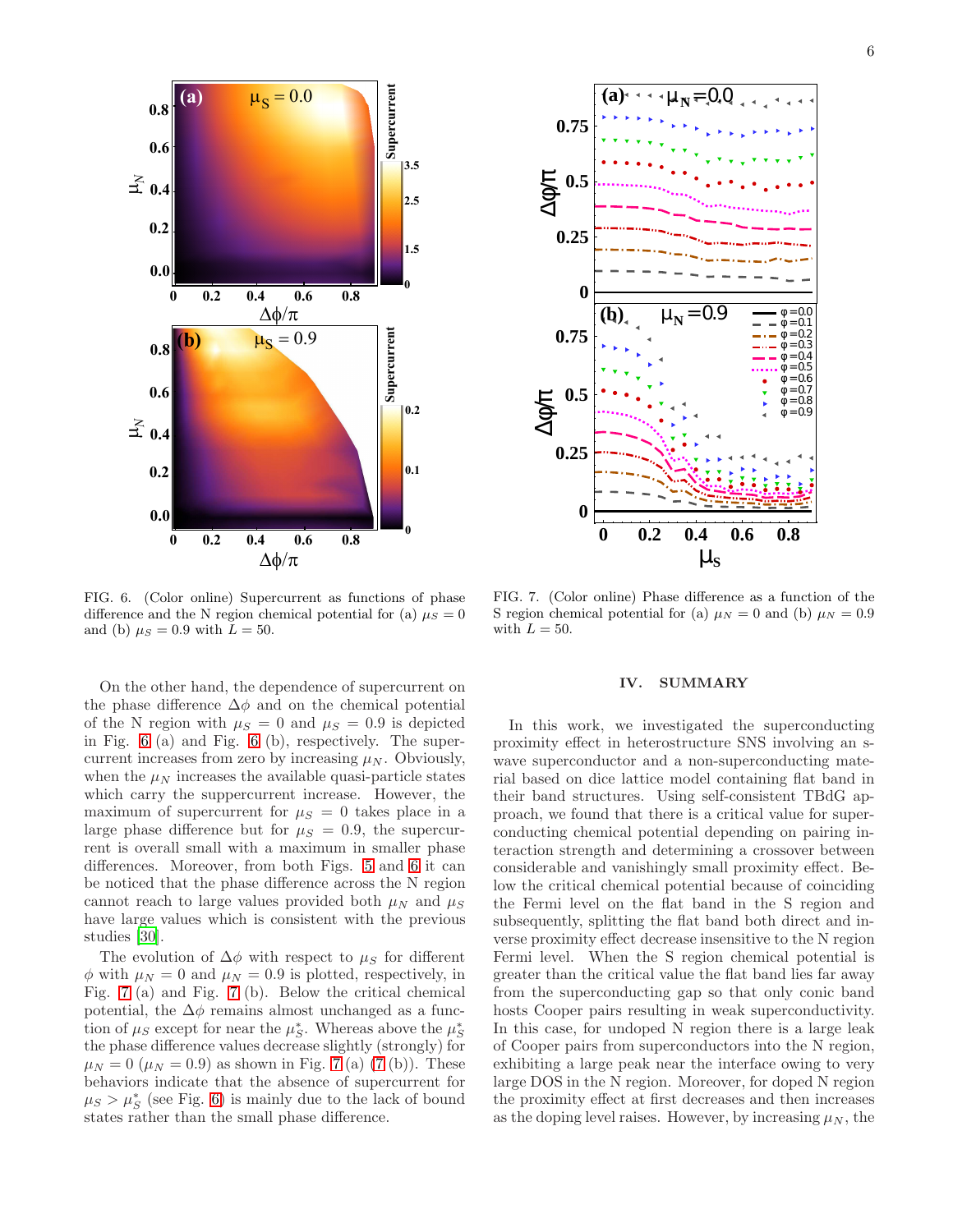supercurrent increases from zero. But with increasing  $\mu_S$ , the supercurrent decreases from considerable value till the superconductor chemical potential reaches to the critical chemical potential and for  $\mu_S > \mu_S^*$ , it reduces to vanishingly small values. This allows for controlling the system features such as direct and inverse proximityinduced superconductivity and supercurrent simply using

- <span id="page-6-0"></span>[1] H. Meissner, Phys. Rev.117, 672 (1960); K. K. Likharev, Rev. Mod. Phys. 51, 101 (1979).
- <span id="page-6-1"></span>[2] R. M. Lutchyn, J. D. Sau, and S. Das Sarma, Phys. Rev. Lett. 105, 077001 (2010); R. M. Lutchyn, T. D. Stanescu, and S. Das Sarma, Phys. Rev. Lett.106, 127001 (2011); A. C. Potter and P. A. Lee, Phys. Rev. Lett. 105, 227003 (2010).
- <span id="page-6-2"></span>[3] S. Nadj-Perge, I. K. Drozdov, J. Li, H. Chen, S. Jeon, J. Seo, A. H. MacDonald, B. A. Bernevig, and A. Yazdani, Science 346, 602 (2014).
- <span id="page-6-3"></span>[4] I. Božović, X. He, J. Wu, and A. T. Bollinger, Nature 536, 309 (2016).
- <span id="page-6-4"></span>[5] B. Bradlyn, J. Cano, Z. Wang, M. G. Vergniory, C. Felser, R. J. Cava, and B. A. Bernevig, Science 353, 6299 (2016); P. Tang, Q. Zhou, and S.-C. Zhang, Phys. Rev. Lett. 119, 206402 (2017).
- <span id="page-6-5"></span>[6] P. Brydon, D. Agterberg, H. Menke, and C. Timm, Phys. Rev. B 98, 224509 (2018); B. Roy, S. A. A. Ghorashi, M. S. Foster, and A. H. Nevidomskyy, Phys. Rev. B 99, 054505 (2019); A. Szabo, R. Moessner, and B. Roy, arXiv preprint [arXiv:1811.12415](http://arxiv.org/abs/1811.12415) (2018); L. Savary, J. Ruhman, J. W. Venderbos, L. Fu, and P. A. Lee, Phys. Rev. B 96, 214514 (2017); J. W. Venderbos, L. Savary, J. Ruhman, P. A. Lee, and L. Fu, Phys. Rev. X 8, 011029 (2018); T. Nomoto and H. Ikeda, Phys. Rev. Lett. 117, 217002 (2016); T. Nomoto, K. Hattori, and H. Ikeda, Phys. Rev. B 94, 174513 (2016); Y. Yanase, Phys. Rev. B 94, 174502 (2016). T. Kawakami, T. Okamura, S. Kobayashi, and M. Sato, Phys. Rev. X 8, 041026 (2018); H. Kim, K. Wang, Y. Nakajima, R. Hu, S. Ziemak, P. Syers, L. Wang, H. Hodovanets, J. D. Denlinger, P. M. Brydon, et al., Science advances 4, eaao4513 (2018).
- <span id="page-6-6"></span>[7] Y.-P. Lin and R. M. Nandkishore, Phys. Rev. B 97, 134521 (2018).
- <span id="page-6-7"></span>[8] GiBaik Sim, Moon Jip Park, SungBin Lee, [arXiv:1909.04015,](http://arxiv.org/abs/1909.04015) (2019).
- <span id="page-6-8"></span>[9] S. Peotta and P. Törmä, Nat. Commun. 6, 8944 (2015).
- <span id="page-6-9"></span>[10] T. Horiguchi and C. C. Chen, J. Math. Phys. (N.Y.) 15, 659 (1974); B. Sutherland, Phys. Rev. B 34, 5208 (1986).
- <span id="page-6-10"></span>[11] J. Vidal, R. Mosseri, and B. Douçot, Phys. Rev. Lett. 81, 5888 (1998).
- <span id="page-6-11"></span>[12] H.-Y. Xu and Y.-Ch. Lai, Phys. Rev. B 94, 165405 (2016).
- <span id="page-6-12"></span>[13] F. Wang and Y. Ran, Phys. Rev. B 84, 241103 (2011).
- <span id="page-6-13"></span>[14] A. Raoux, M. Morigi, J.-N. Fuchs, F. Piéchon, and G. Montambaux, Phys. Rev. Lett. 112, 026402 (2014).
- <span id="page-6-14"></span>[15] M. Rizzi, V. Cataudella, and R. Fazio, Phys. Rev. B 73, 144511 (2006).
- <span id="page-6-15"></span>[16] S. J. Moon, H. Jin, K.W. Kim,W. S. Choi, Y. S. Lee, J. Yu, G. Cao, A. Sumi, H. Funakubo, C. Bernhard, and T. W. Noh, Phys. Rev. Lett. 101, 226402 (2008).

electric fields.

### ACKNOWLEDGMENT

We would like to thank J. Linder for useful comments on this work.

- <span id="page-6-16"></span>[17] C. C. Abilio, P. Butaud, T. Fournier, B. Pannetier, J. Vidal, S. Tedesco, and B. Dalzotto, Phys. Rev. Lett. 83, 5102 (1999).
- <span id="page-6-17"></span>[18] S. E. Korshunov, Phys. Rev. B 63, 134503 (2001); V. Cataudella and R. Fazio, Europhys. Lett. 61, 341 (2003); S. E. Korshunov and B. Douçot, Phys. Rev. B 70, 134507 (2004); S. E. Korshunov, Phys. Rev. B 71, 174501 (2005).
- <span id="page-6-18"></span>[19] S. Zhang, H.-h. Hung, and C. Wu, Phys. Rev. A 82, 053618 (2010); M. Tovmasyan, E. P. L. van Nieuwenburg, and S. D. Huber, Phys. Rev. B 88, 220510(R) (2013); K. Noda, K. Inaba, and M. Yamashita, Phys. Rev. A 91, 063610 (2015).
- <span id="page-6-19"></span>[20] P. Kumar, P. Törmä, and T. I. Vanhala, Phys. Rev. B 100, 125141 (2019).
- <span id="page-6-21"></span>[21] V. A. Khodel and V. R. Shaginyan, Pisma Zh. Eksp. Teor. Fiz.51, 488 (1990) [JETP Lett. 51, 553 (1990)].
- <span id="page-6-28"></span>[22] M. Tovmasyan, S. Peotta, P. Törmä, and S. D. Huber, Phys. Rev. B 94, 245149 (2016).
- <span id="page-6-20"></span>[23] V. I. Iglovikov, F. Hébert, B. Grémaud, G. G. Batrouni, and R. T. Scalettar, Phys. Rev. B 90, 094506 (2014); K. Kobayashi, M. Okumura, S. Yamada, M. Machida, and Hideo Aoki, Phys. Rev. B 94, 214501 (2016); R. Mondaini, G. G. Batrouni, and B. Grémaud, Phys. Rev. B 98, 155142 (2018).
- <span id="page-6-22"></span>[24] G. Möller and N. R. Cooper, Phys. Rev. Lett. 108, 045306 (2012).
- <span id="page-6-23"></span>[25] M. Tovmasyan, S. Peotta, L. Liang, P. Törmä, and S. D. Huber, Phys. Rev. B 98, 134513 (2018).
- <span id="page-6-24"></span>[26] A. Julku, S. Peotta, T. I. Vanhala, D.-H. Kim, and P. Törmä, Phys. Rev. Lett. 117, 045303 (2016).
- <span id="page-6-25"></span>[27] N. B. Kopnin, T. T. Heikkilä, and G. E. Volovik, Phys. Rev. B 83, 220503(R) (2011); T. T. Heikkilä, N. B. Kopnin, and G. E. Volovik, JETP Letters 94, 233 (2011); N. B. Kopnin, M. Ijäs, A. Harju, and T. T. Heikkilä, Phys. Rev. B 87, 140503(R) (2013); B. Uchoa and Y. Barlas, Phys. Rev. Lett. 111, 046604 (2013); R. Ojajärvi, T. Hyart, M. A. Silaev, and T. T. Heikkilä, Phys. Rev. B 98, 054515 (2018).
- <span id="page-6-26"></span>[28] Tomas Löthman and Annica M. Black-Schaffer, Phys. Rev. B 96, 064505 (2017); E. W. Huang, M.-S. Vaezi, Z. Nussinov, and A. Vaezi, Phys. Rev. B 99, 235128 (2019).
- <span id="page-6-27"></span>[29] S. Sayyad, E. W. Huang, M. Kitatani, M.-S. Vaezi, Z. Nussinov, A. Vaezi, H. Aoki, [arXiv:1903.09888](http://arxiv.org/abs/1903.09888) (2019).
- <span id="page-6-29"></span>[30] A. M. Black-Schaffer and S. Doniach, Phys. Rev. B 78, 024504 (2008).
- <span id="page-6-30"></span>[31] J. Linder, A. M. Black-Schaffer, T. Yokoyama, S. Doniach, and A. Sudbø, Phys. Rev. B 80, 094522 (2009).
- <span id="page-6-31"></span>[32] J. Linder, A. M. Black-Schaffer, and A. Sudbø, Phys. Rev. B 82, 041409(R) (2010).
- <span id="page-6-32"></span>[33] A. M. Black-Schaffer and S. Doniach, Phys. Rev. B 79, 064502 (2009).